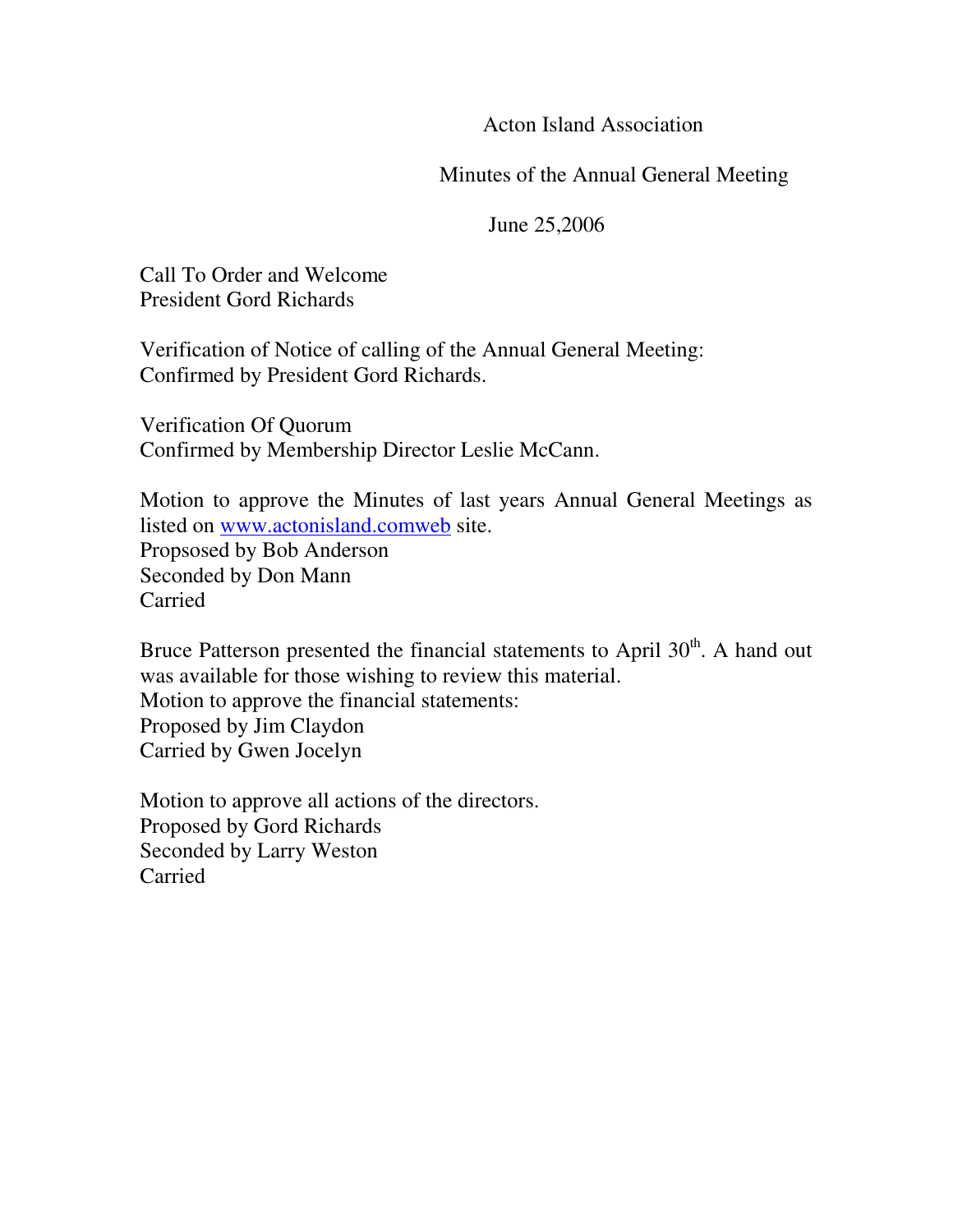Motion to approve the Contribution of \$500.00 each to 2 Associations: WRAFT – Waterfront Residents after Fair Taxation MLA Marine Patrol Proposed by Eleanor Lewis Seconded by Bob Anderson. Carried

Nomination of Members for Election/Re election to the Board of Directors.

Sally Hastings is stepping down as a Director.

Directors entering the second year of their two year term (re election not required): Gord Richards – President Jim Lewis – Past President John McMechan – Director at large Malcolm Foulkes Director at large

Directors up for Re election; Leslie McCann - Director of Membership Bruce - Patterson Treasurer Bill Tannahill - Director at Large

New Nominations for Directors: Larry Scott - Director at Large Brian Atkinson - Secretary

Motion to Close the Nominations Proposed by Jim Claydon Seconded by Larry Weston Carried.

Election of the Directors Carried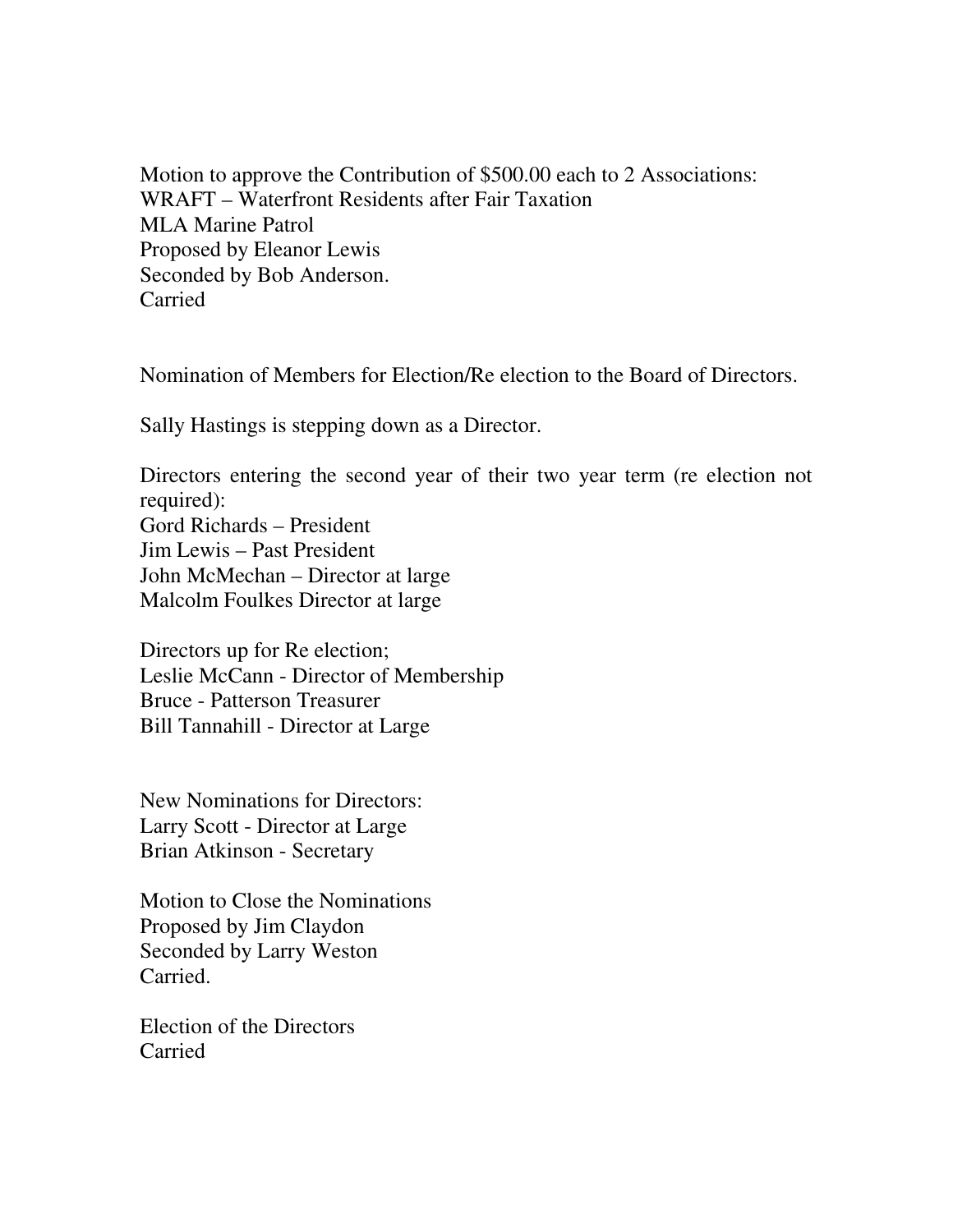Report On The Activities of The Directors

## Acton Island Maps

This project was spear headed by Jim Claydon. After a great deal of time and effort on Jim's part maps of our island are available to our members. The maps are available to members present at the meeting to take with them. All other members who did not receive theirs will receive them by mail or hand delivery to their island area residence.

## AIA Roster

Thanks to the tireless effort and time of Leslie McCann, the Association provides a membership roster to it's members. All members present at today's meeting may take them. Those members not in attendance will have their rosters mailed or hand delivered to their island area residence.

AIA Newsletter President Gord Richards provides a news letter to the members twice a year.

## AIA Web Site

Many thanks to Steve Messenger for all his help in managing the web site for the membership.

AIA Financial Support Of WRAFT – Waterfront Residents After Fair Taxation

In October, the Ontario Ombudsman, responding to complaints from thousands of property owners, announced an investigation of MPAC (Municipal Property Assessment Corporation). WRAFT provided evidence for this investigation. The ombudsman issued a scathing report on MPAC and so as a result, the government responded by freezing assessment at the 2006 level for 2 years (until after the next provincial elections).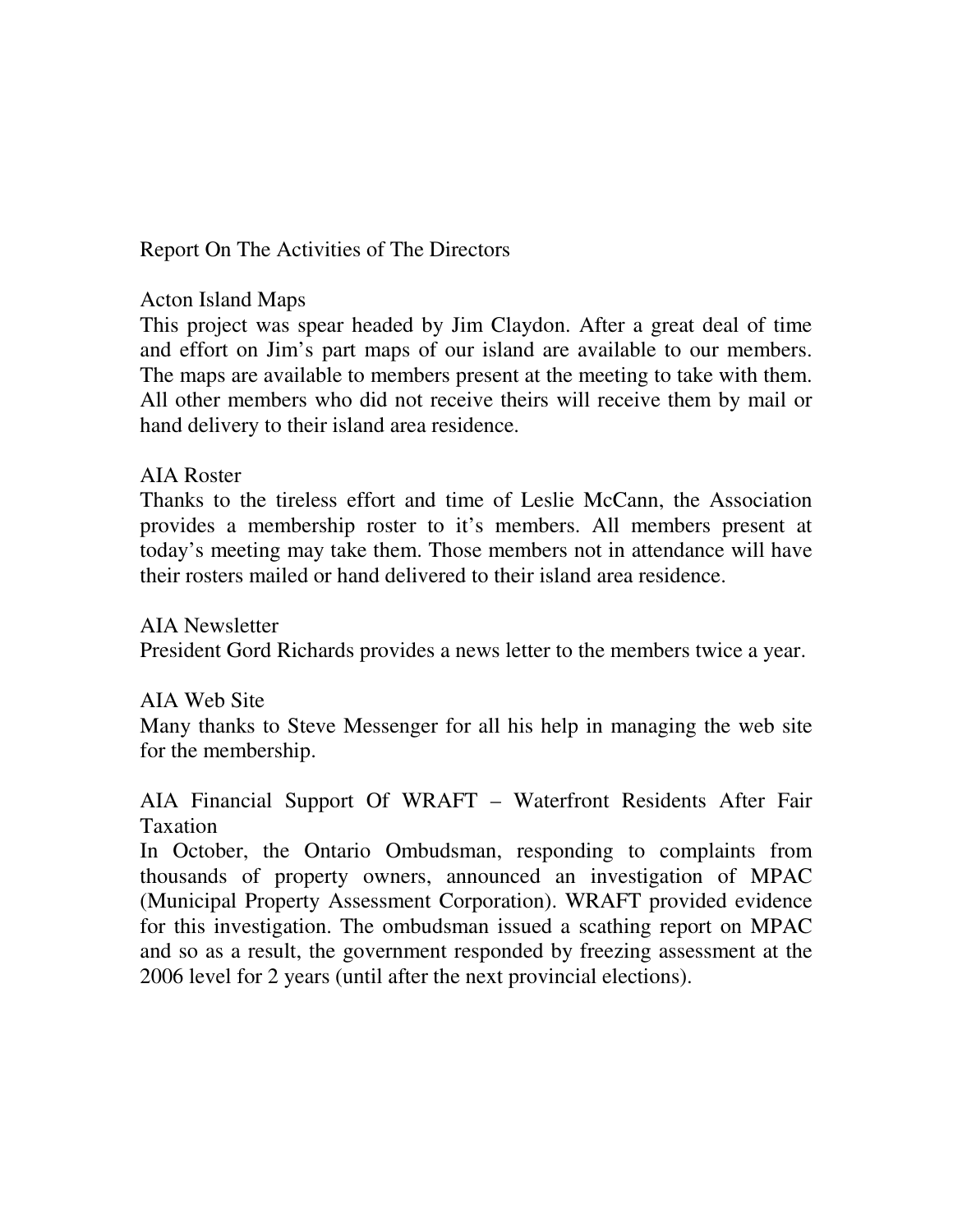# Advertising Signage on Roadside

This is an ongoing project. President Gord Richards has contacted the township to ask that the signs be removed and the ones by the highway have now been removed. The difficulty appears to be that offending parties simply affix their signs higher in the trees to make it more difficult for removal. Two new signs were spotted after the township removed the existing offending signs.

Innisfree Road Landing Status Report

- Historically this small public access point has been used by the cottagers on Cove Island.
- Over last couple of years it has been used increasingly by contractors to load/unload barges, steel on road, scrap materials deposited and left there, trucks parked overnight, sewage transfers.
- Listed in Township 2006 Information and Recreation Guide as a public dock, not for parking or as a ramp
- Contractors built a ramp.
- John Hurlburt started to complain as did other local cottagers. He sent numerous letters. He asked us to get involved and John McMechan took this on.
- As a result, the township put boulders in the water to block access to the ramp but the contractors moved these.
- As a result of this, last fall council passed a motion directing their staff to erect a permanent barrier.
- Not done in the fall due to weather. In Mid May John met with the mayor and the barrier was installed the next day.
- Contractors are removing it, using the illeagal ramp and then replacing it.
- We met with our 3 Townhip and District Reps and they agree that this site shouldn't be used as a ramp.
- As a result of all this, this issue was put on the Township's agenda for the June 13 Mgmt Committee Meeting where John Hurlburt and Gord Richards and a representative of the Contractors made presentations.